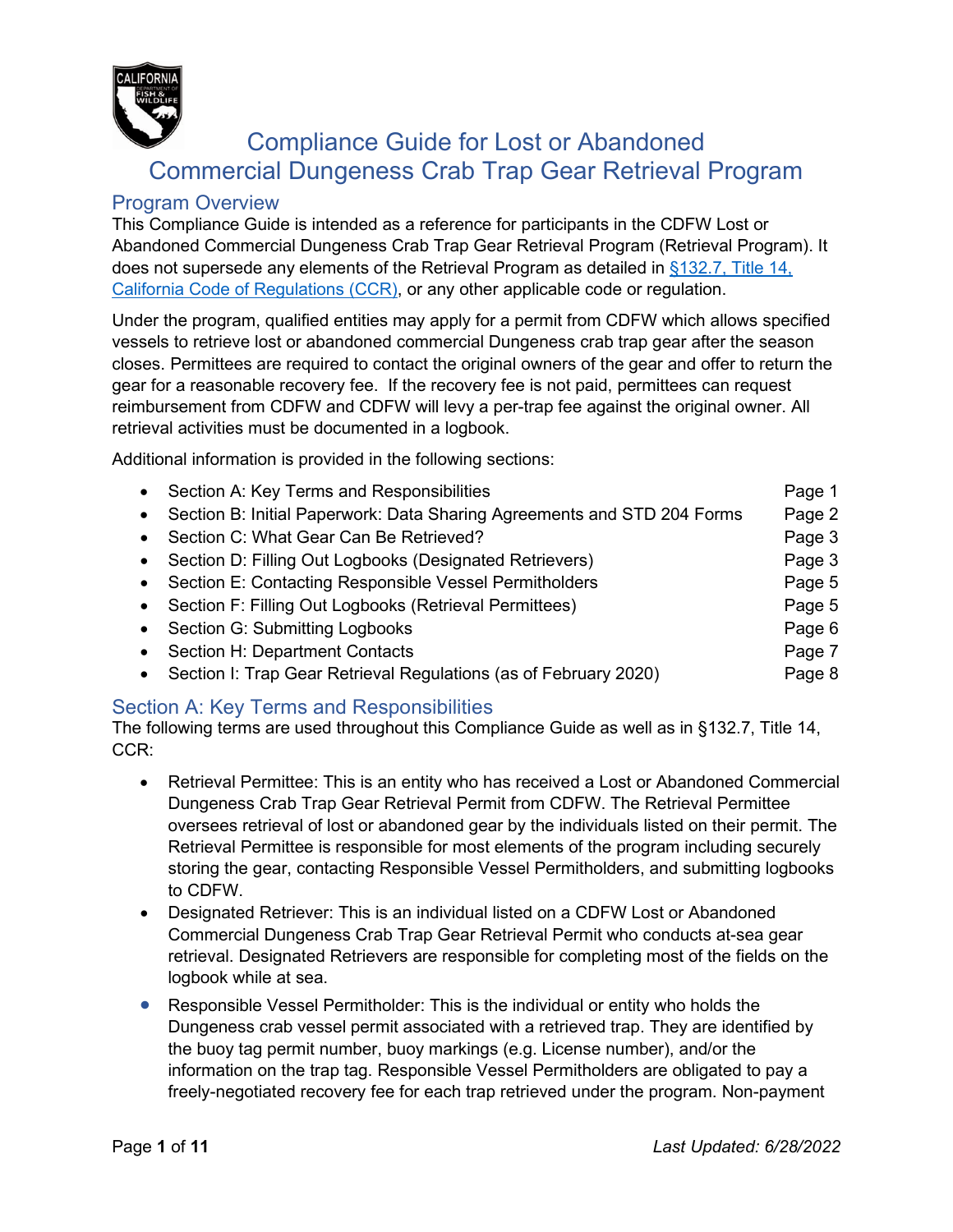will result in CDFW fees which must be paid before the permit can be renewed or transferred.

## Section B: Initial Paperwork: Data Sharing Agreements and STD 204/205 Forms *Q: Why am I being asked for a list of individuals who need access to confidential data?*

A: As part of this program, CDFW can share Responsible Vessel Permitholder contact information under specific terms and conditions identified in a Data Sharing Agreement (DSA). Shortly after permit issuance, CDFW will contact Retrieval Permittees and request the names and contact information of those individuals who will need access to the information. In most cases, this will be the Retrieval Permittee but other individuals can be included if needed.

## *Q: What happens if I don't provide the list to CDFW?*

A: If you do not provide this information, CDFW will be unable to execute a Data Sharing Agreement and will not be able to share contact information for Responsible Vessel Permitholders. If you are unable to obtain contact information by other methods, you would then be in violation of the requirement to contact the permitholder within one week of retrieving the gear.

## *Q: How will I receive the Data Sharing Agreement form? Who needs to sign the form?*

A: Once CDFW receives the list of individuals who need access, the Data Sharing Agreement (DSA) will be sent to those individuals via email for signature through DocuSign. All individuals who are listed will need to sign the DSA. The DSA will then be signed by appropriate CDFW staff.

## *Q: Why am I being sent an STD 204 and/or STD 205 form?*

A: The Retrieval Program allows CDFW to issue reimbursements (\$125/trap) if the Responsible Vessel Permitholder does not pay the requested recovery fee. In order to issue those payments, the qualified entity must have a profile in Fi\$cal, the state's accounting system. If a profile is not found, or if the information provided on your permit application form does not match your organization's Fi\$cal profile, you will need to complete a STD 204 Payee Data Record form and/or an STD 205 Payee Data Record Supplement form.

## *Q: I'm not planning to request reimbursement from CDFW. Why should I fill out the STD 204 and/or STD 205 forms?*

A: CDFW strongly encourages all Retrieval Permittees to fill out the requested forms, even if Retrieval Permittees do not anticipate requesting CDFW reimbursement for any traps. The forms are very simple, and there is no additional cost associated. However, if the forms are not on file prior to logbook submission, there will be delays with issuing any requested payments.

## *Q: What information should I provide on the STD 204 and STD 205 forms?*

A: The information provided on the Retrieval Permit Application form must match the information on the STD 204 form. With the exception of the remittance address, the information provided on the Retrieval Permit Application form must also match the information on the STD 205 form.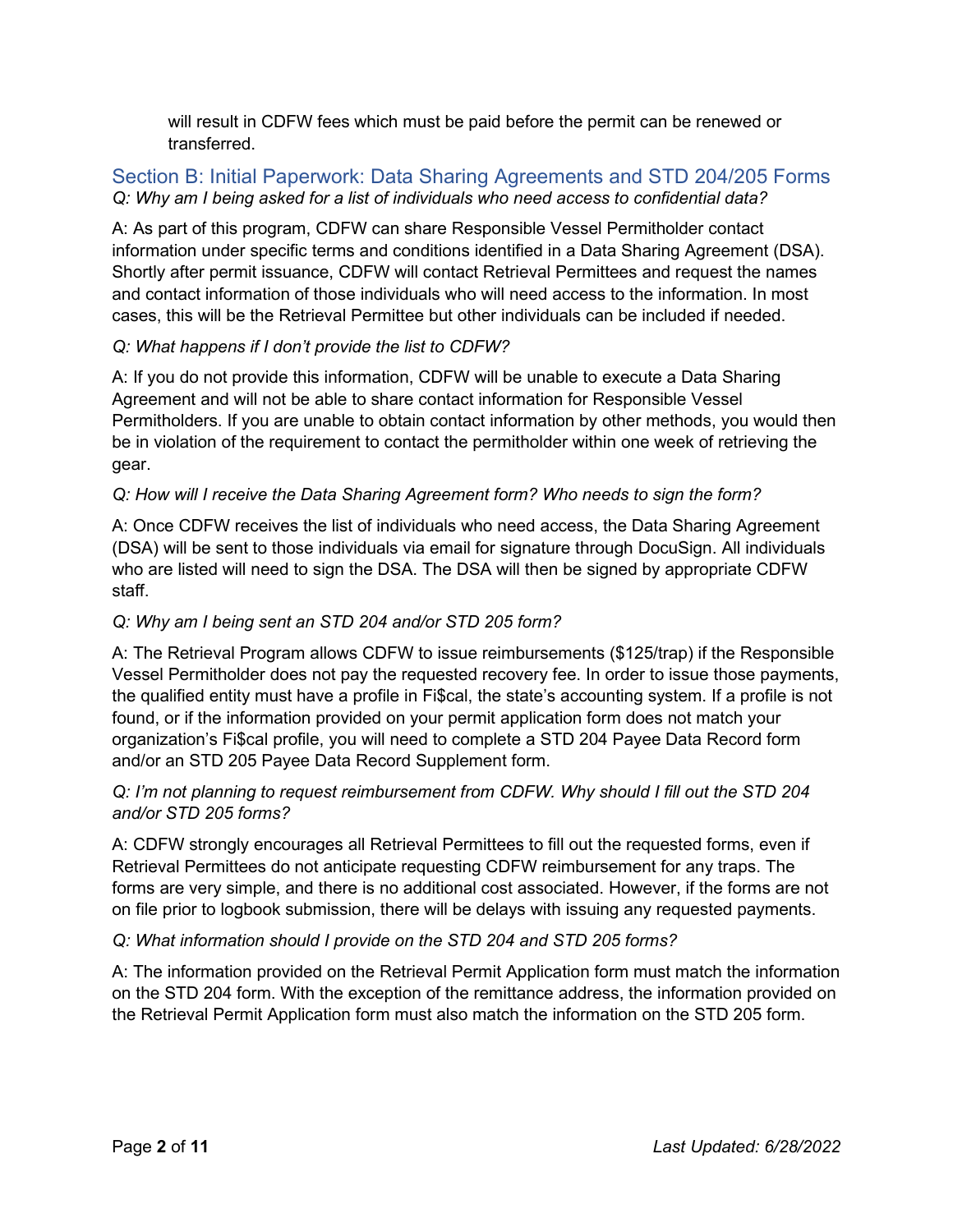*Q: Where should I send the STD 204 and STD 205 forms?*

A: Email both forms to Ashley. Fruhwirth@wildlife.ca.gov.

## Section C: What Gear Can Be Retrieved?

*Q: What types of gear can be recovered under this program?*

A: Only commercial Dungeness crab gear can be recovered under this program. The gear must have a buoy tag identifying it as being commercial Dungeness crab gear.

*Q: I found gear that does not have a buoy tag. Can I remove it?* 

A: It depends. See CDFW's [FAQ: Options for Retrieval of Lost or Abandoned Commercial](https://nrm.dfg.ca.gov/FileHandler.ashx?DocumentID=202545)  [Dungeness Crab Gear](https://nrm.dfg.ca.gov/FileHandler.ashx?DocumentID=202545) for additional information.

## Section D: Filling Out Logbooks (Designated Retrievers)

Accurate and thorough completion of the DFW1059 logbook form is a critical component of the Retrieval Program. CDFW encourages Designated Retrievers to maintain at least one copy of the front page of the logbook form, which contains detailed instructions regarding how to complete the logbook, on board the vessel during retrieval operations. CDFW will provide laminated copies of the logbook instructions upon request. Additional guidance based on previously submitted logbooks follows.

## Buoy Tags

## *Q: What is a buoy tag number and what information do I need to record on the logbook?*

A: A buoy tag contains four pieces of information – the biennial period for which the tag was issued (e.g., 2019-21), the Dungeness crab permit number (CT or CN followed by 4 numbers), tier level (T followed by one number), and the sequential number of the tag  $(0 - 500)$ . Only the permit number (e.g., CT-0001) needs to be recorded on the logbook form. See Figure 1 for an example.



Figure 1. Photo of Dungeness crab buoy tag. The permit number, which must be recorded on the logbook, is circled in white.

### *Q: Why is the Department collecting buoy tag information? Does that really need to be reported on the logbook?*

A: Buoy tag information is critical to identifying the appropriate Dungeness crab vessel permitholder and facilitating return of the gear. In the event gear return is not successful, this information allows CDFW to charge per-trap fees to the correct Dungeness crab vessel permitholder and issue reimbursements to Retrieval Permittees.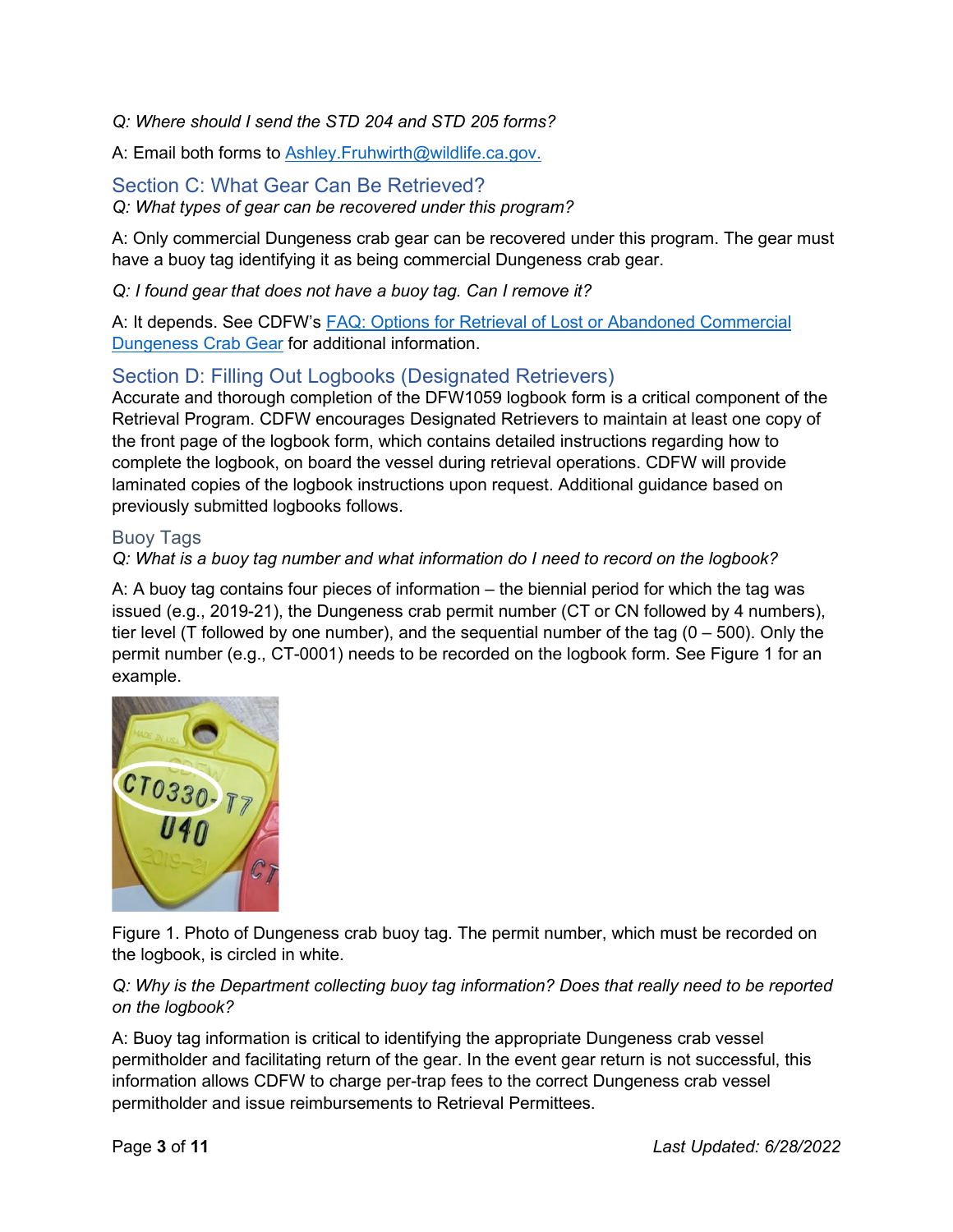### *Q: What happens if buoy tag information is not recorded on the logbook?*

A: Failure to fill out logbooks accurately and completely will result in non-payment of any requested CDFW reimbursement and may result in permit revocation. All retrieved gear must have a Dungeness crab buoy tag attached, so this information should be available for every trap.

#### License Number

#### *Q: What is the License number?*

A*:* This is the commercial fishing license number written on the buoy. Often called an "Lnumber", it begins with the number L followed by either 5 or 6 digits (e.g. L12345 or L123456).

*Q: The license number is missing or illegible. What should I record on the logbook?* 

A: If the license number is missing or illegible, record "no license" on the logbook. Do not leave the field blank.

#### Trap Tag

*Q: What is a trap tag? What information should I record on the logbook?*

A: Each commercial Dungeness crab trap is required to have a trap tag. These tags contain contact information (phone number) for the owner of the trap. They may also include an individual name and vessel name. Record all of the information which is present on the trap tag.

*Q: The trap tag is missing. What should I record on the logbook?*

A: If the trap tag is missing, record "no tag" on the logbook. Do not leave the field blank.

*Q: We are participating in a pilot program with The Nature Conservancy. As part of that program we use an application with associated QR-code printed tags. Should I record that information in this field?* 

A: Do not record this information in the "Trap Tag" field. You are not required to record this information on the logbook. If you chose to include it, it should be recorded in the "Trap Comments" field or on the margins of the logbook form.

#### Location Information

*Q: How should I record latitude and longitude on the logbook?*

A: Record latitude and longitude in degree decimal minutes (e.g., 38° 40.50' N, 123° 30.70' W).

*Q: I pulled several pots in a row, with the same coordinates. Do I need to record latitude and longitude on each row?*

A: Yes, this field must be completed for each retrieved trap prior to the completion of the trip and any person disembarking from the vessel.

#### CDFW Reimbursement Requested

*Q: I want to be reimbursed by the Retrieval Permittee for retrieving the trap. Should I check this box?*

A: No, do not check this box. This field is for use by the Retrieval Permittee to request reimbursement from CDFW for unpaid recovery fees. Designated Retrievers should not use this field to request payment from the Retrieval Permittee.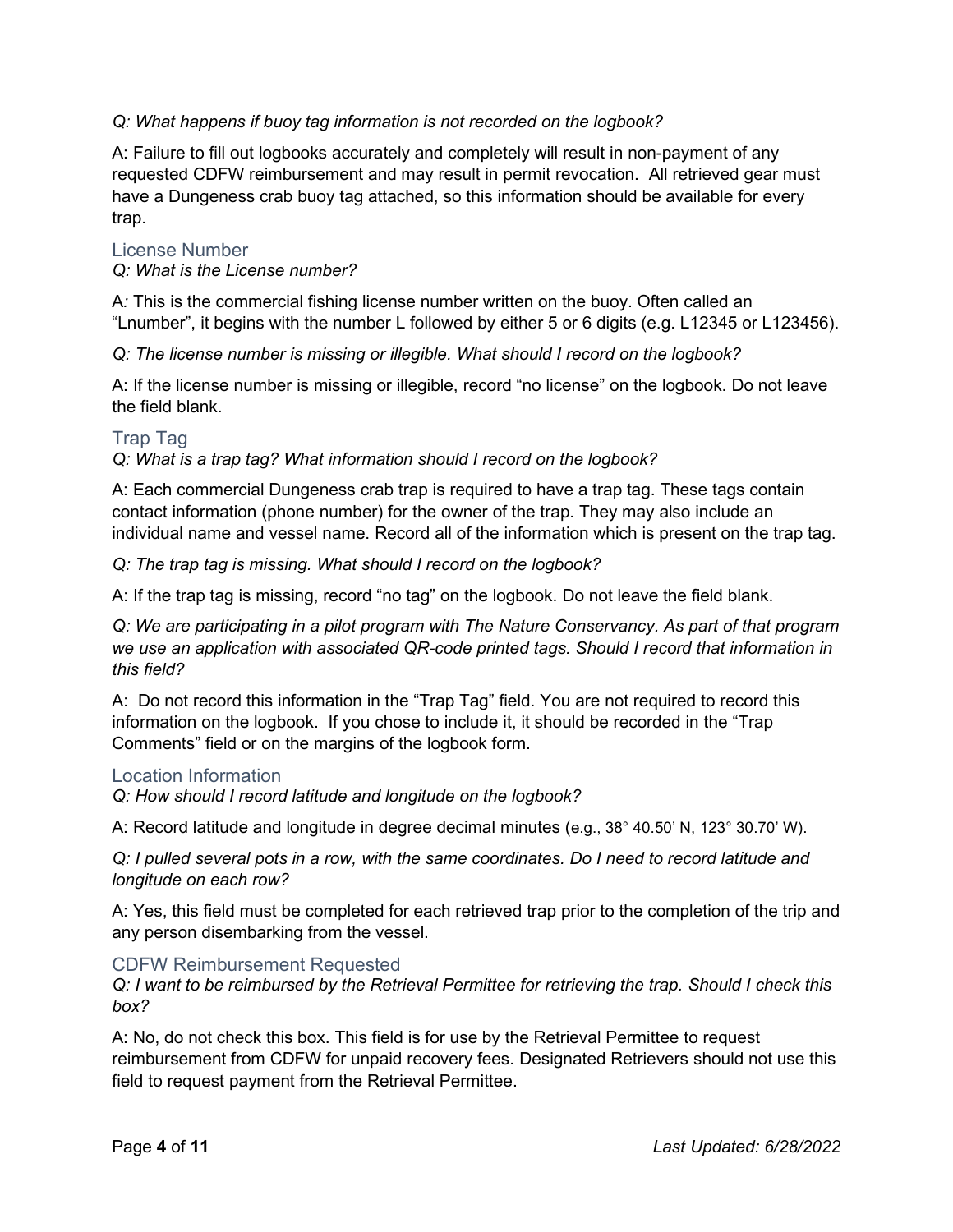## Section E: Contacting Responsible Vessel Permitholders

*Q: When am I required to contact the Responsible Vessel Permitholder? What methods can I use?*

A: Retrieval Permittees must contact the Responsible Vessel Permitholder by text, email or certified mail within one week of the trap's retrieval.

Retrieval Permittees must also contact all Responsible Vessel Permitholders with unpaid recovery fees via a certified letter postmarked no later than October 6.

### *Q: What information should I provide when I contact the Responsible Vessel Permitholder?*

A: The text, email, or certified letter must include the Retrieval Permittee's contact information, the number of traps retrieved, the date the traps were retrieved, and that the traps were retrieved under §132.7, Title 14, CCR. Retrieval Permittees must retain a record of that contact for one calendar year.

### *Q: What if I don't have contact information for the Responsible Vessel Permitholder? Can CDFW help?*

A: In many instances, the Retrieval Permittee will be able to use contact information from the trap tag, or may recognize the commercial fishing license number or Dungeness crab vessel permit number. However, there will be instances where assistance is needed from CDFW. Once a signed DSA is in place (see Section A), CDFW can share confidential contact information for Responsible Vessel Permitholders, including mailing addresses, email, and phone numbers.

#### *Q: How do I request contact information from CDFW? When will CDFW respond?*

A: Retrieval Permittees should send an email to [WhaleSafeFisheries@wildlife.ca.gov](mailto:WhaleSafeFisheries@wildlife.ca.gov) with the following information:

- Retrieval Permit number (i.e. DCTRNNN)
- Dungeness crab vessel permit number on the retrieved trap's buoy tag (i.e. CX-NNNN)
- Where information should be sent (must be an Authorized Recipient listed on the DSA)

CDFW will respond to requests within 2 business days.

#### *Q: How do I comply with the requirement to send notification via certified mail?*

A: When contacting a Responsible Vessel Permitholder by certified mail, you should send the letter via certified mail (USPS Form 3800) and request a certified mail return receipt (USPS Form 3811). The USPS webpage has more information about [certified mail](https://faq.usps.com/s/article/What-is-Certified-Mail) and [certified mail](https://faq.usps.com/s/article/Return-Receipt-The-Basics)  [return receipts.](https://faq.usps.com/s/article/Return-Receipt-The-Basics) Depending on whether you request an electronic or hard copy return receipt, this results in a total cost of between \$5.60 and \$6.80.

#### *Q: What happens if the certified mail is returned as undeliverable?*

A: Notify CDFW promptly, so we can evaluate appropriate next steps. In the interim, you should send an additional notification and retain all documentation associated with your attempts to contact the Responsible Vessel Permitholder.

## Section F: Filling Out Logbooks (Retrieval Permittees)

Most items on the logbook form are completed by the Designated Retriever. The primary responsibility of the Retrieval Permittee is to ensure all required fields have been properly filled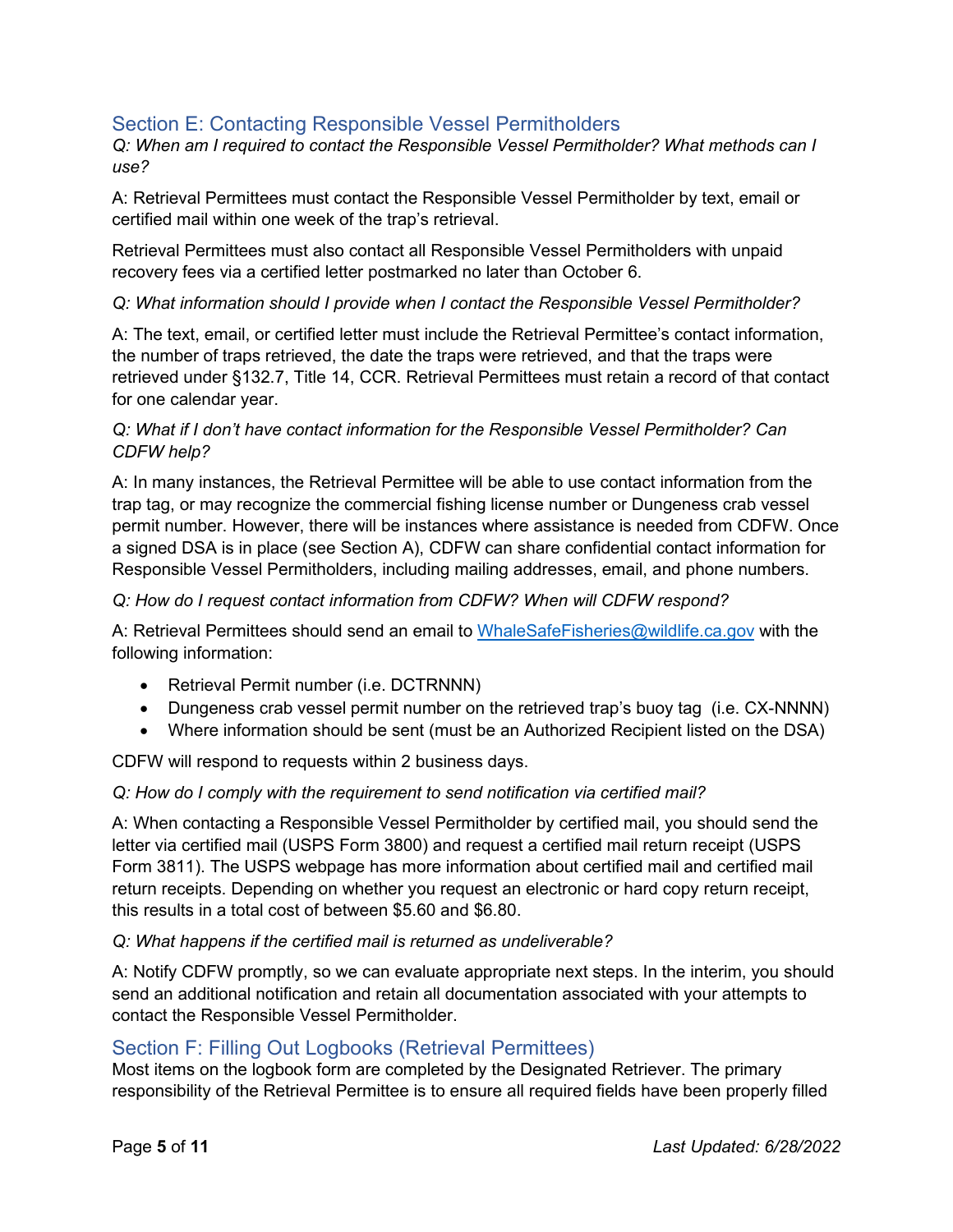out by the Designated Retriever (including the signature and signature date), indicate whether CDFW reimbursement is requested for any traps due to unpaid recovery fees, and sign and date the logbook form prior to submitting to CDFW (see Section G).

*Q: The Responsible Vessel Permitholder won't pay the recovery fee. How long do I have to hold on to the gear before I can request CDFW reimbursement?*

A: After adhering to the contact requirements summarized in Section G (i.e. one contact within a week of the gear's retrieval and a certified letter on October 6), you must hold on to the gear until October 21. After that, any traps which have unpaid recovery fees or have not been collected by the Responsible Vessel Permitholder may be freely disposed of.

#### *Q: It's after October 21, and the Responsible Vessel Permitholder hasn't paid the recovery fee. How do I request CDFW reimbursement?*

A: Check the "CDFW Reimbursement" box on the logbook form, and include the buoy tag for that trap and a copy of the certified mail letter when you submit the logbook to CDFW. You should also provide CDFW with a record showing you complied with the contact requirements described in Section E, including return receipts from the certified mail letters. CDFW will not be able to issue reimbursement unless all of the requirements specified in Section 132.7, Title 14, CCR have been adhered to.

*Q: I checked the "CDFW Reimbursement" box but was then able to come to an arrangement with the Responsible Vessel Permitholder and no longer need reimbursement. What do I do?*

A: If there is space, use the "Trap Comments" field. Otherwise, include a letter with that information when you submit the logbook so CDFW can annotate the form.

## Section G: Submitting Logbooks

*Q: Do logbooks need to be submitted if no reimbursement is requested?*

A: Yes. All Retrieval Permittees are required to submit their original logbooks to CDFW, even if no reimbursement is requested. Retrieval Permittees are encouraged to retain a copy of each logbook page for their records.

*Q: Can I submit a scan or photocopy of the logbook?*

A: No. You must submit the original copy of the logbook.

*Q: When should logbooks be submitted?*

A: Logbooks must be postmarked between October 22 and November 1, or the next business day of the Retrieval Permit year.

#### *Q: How are logbooks submitted?*

A: Logbooks must be mailed to:

California Department of Fish and Wildlife Attn: Dungeness Crab Trap Retrieval 20 Lower Ragsdale Dr., Suite 100 Monterey, CA, 93940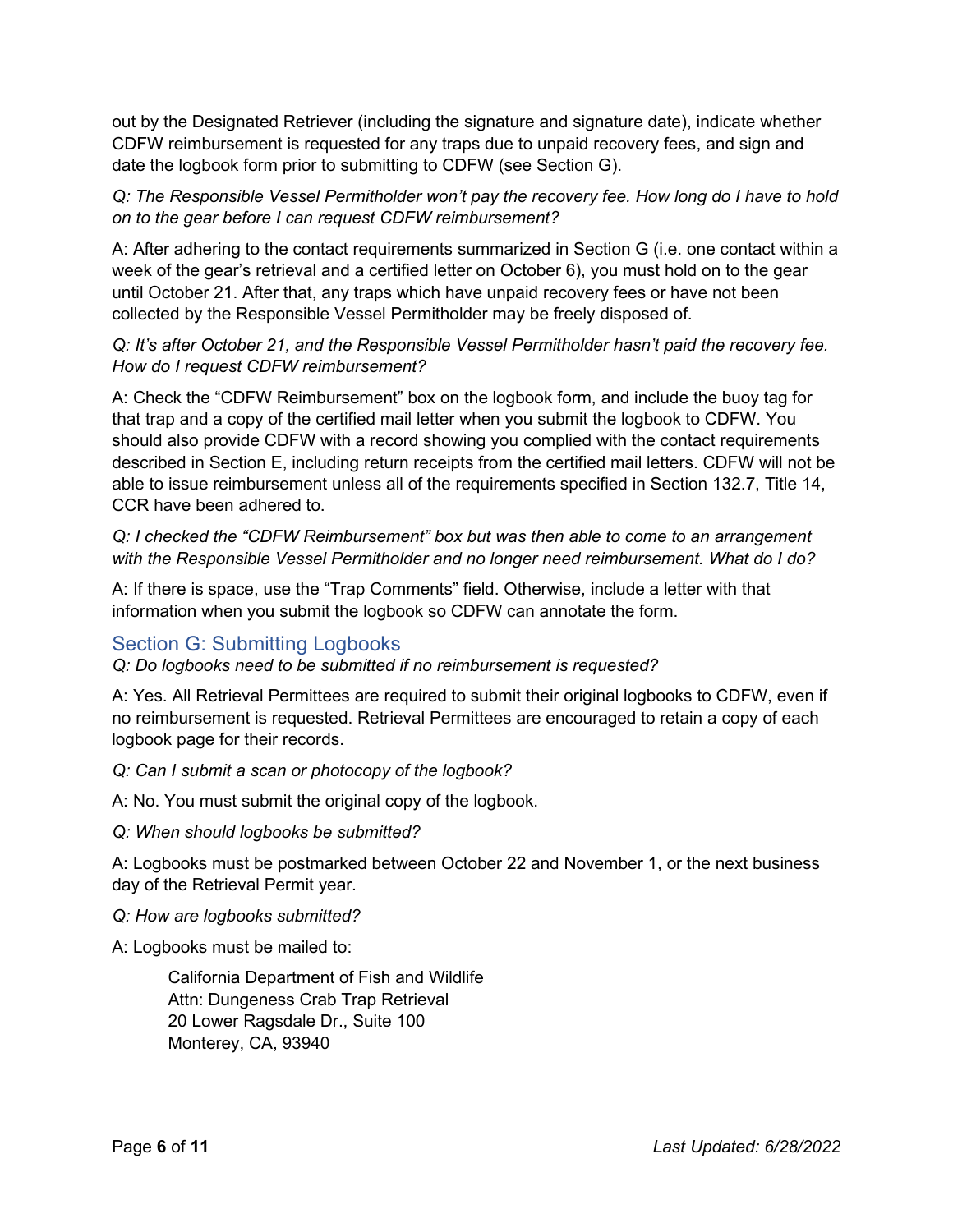### *Q: Does anything else need to be mailed with the logbooks?*

A: Retrieval Permittees who are requesting CDFW reimbursement for any traps must send the buoy tag attached to that trap and a copy of the certified mail letter with the logbook. CDFW also recommends you submit a copy of the certified mail return receipt, and documentation showing you complied with the initial contact requirement (e.g., copy of the email or screen shot of a time-stamped text message).

Failure to provide requested documentation will result in non-payment of requested reimbursement.

## Section H: Department Contacts

Any questions regarding this Compliance Guide or other aspects of the program should be addressed to Morgan Ivens-Duran [\(Morgan.Ivens-Duran@wildlife.ca.gov,](mailto:Morgan.Ivens-Duran@wildlife.ca.gov) 831-241-1721) or [WhaleSafeFisheries@wildlife.ca.gov.](mailto:WhaleSafeFisheries@wildlife.ca.gov)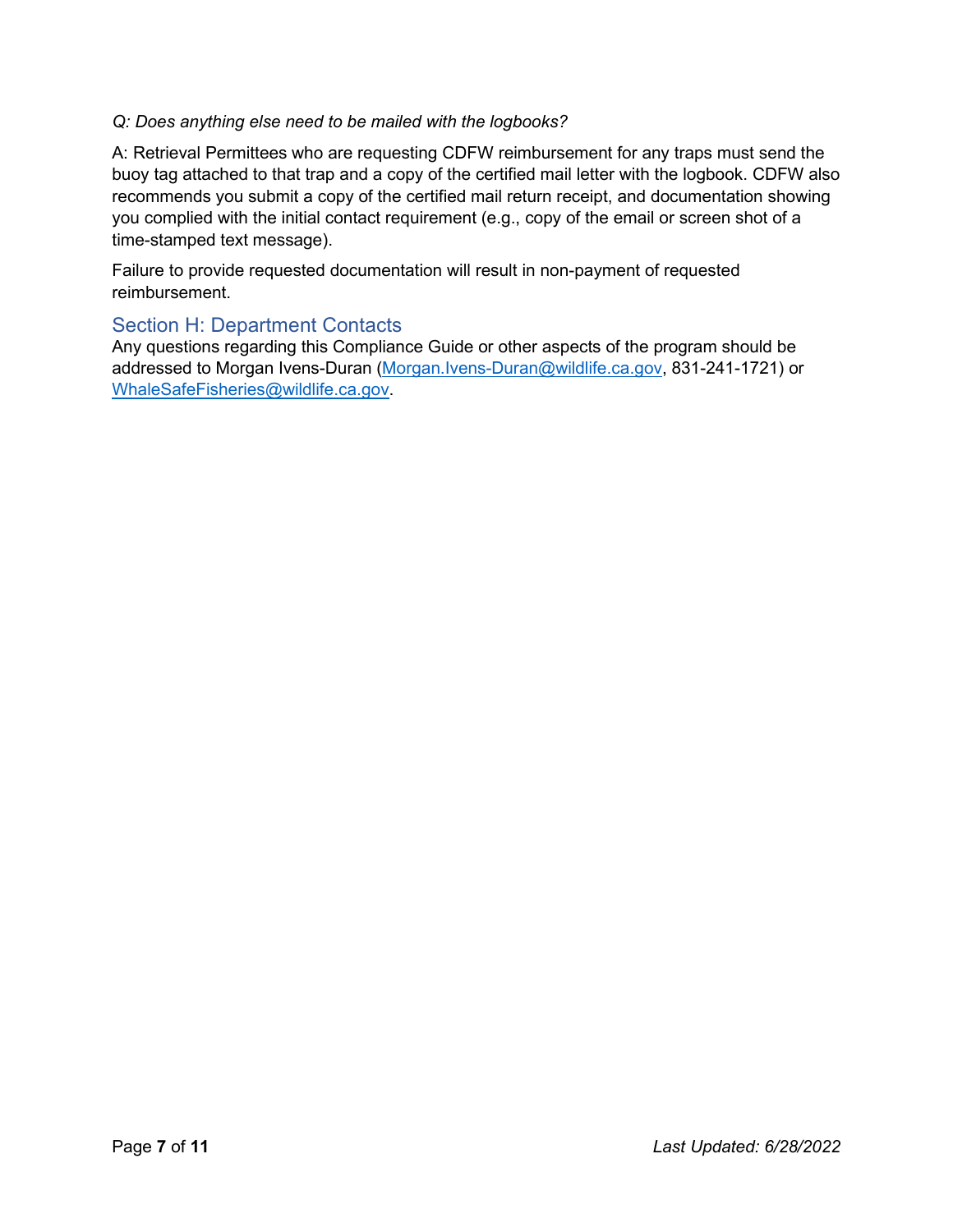## Section I: Trap Gear Retrieval Regulations (as of February 2020)

## **Title 14, CCR 132.7. Lost or Abandoned Dungeness Crab Trap Gear Retrieval Program**

(a) Commercial Dungeness crab trap gear left in the ocean after the close of the commercial Dungeness crab season is declared to be lost or abandoned and subject to retrieval under the terms of this Section.

(b) Lost or Abandoned Dungeness Crab Trap Gear Retrieval Permit Required. Pursuant to Section 9002.5 of the Fish and Game Code, the department may grant a Lost or Abandoned Commercial Dungeness Crab Trap Gear Retrieval Permit ("Retrieval Permit") to aid in the retrieval of lost or abandoned traps after the close of the commercial Dungeness crab season under the requirements of the Trap Gear Retrieval Program set forth herein. For the purposes of this Section, trap gear is defined as the trap and any attached lines or buoys. Retrieval Permits shall expire each year on December 31st.

(c) Retrieval Permit Application. Lost or Abandoned Commercial Dungeness Crab Trap Gear Retrieval Permit Application (DFW 1078; New 08/14/19), incorporated herein by reference, and Lost or Abandoned Commercial Dungeness Crab Trap Gear Retrieval Permit Amendment (DFW 1078a; New 08/14/19), a form allowing for its amendment, incorporated herein by reference, shall be made available online at [www.wildlife.ca.gov.](http://www.wildlife.ca.gov/)

(1) An applicant for a Retrieval Permit shall only be:

(A) a charitable organization as defined by 26 U.S.C. § 501 (c)(3);

(B) a sport or commercial fisherman association with a written charter or a governing board; or,

(C) a "Local agency" within the meaning of Government Code Section 5001, or a "District" within the meaning of Harbors and Navigation Code Section 6002 or 6200.

(2) At the time of filing form DFW 1078, the applicant shall submit a nonrefundable Lost or Abandoned Commercial Dungeness Crab Trap Gear Retrieval Permit Application Fee, as specified in Section 705.

(3) At the time of filing form DFW 1078a, the applicant shall submit a nonrefundable Lost or Abandoned Commercial Dungeness Crab Trap Gear Retrieval Permit Amendment Fee, as specified in Section 705.

(d) Lost or abandoned trap gear may only be retrieved by individuals ("Designated Retrievers") using a vessel identified on a Retrieval Permit, as modified by any subsequent Retrieval Permit Amendment of that Retrieval Permit. A holder of a Retrieval Permit ("Retrieval Permittee") shall ensure the following:

(1) Every Designated Retriever under its Retrieval Permit is a commercial fishing license holder who has not had a commercial license or permit revoked or suspended and is not awaiting final resolution of any pending criminal, civil, and/or administrative action that could affect the status of the commercial license or permit.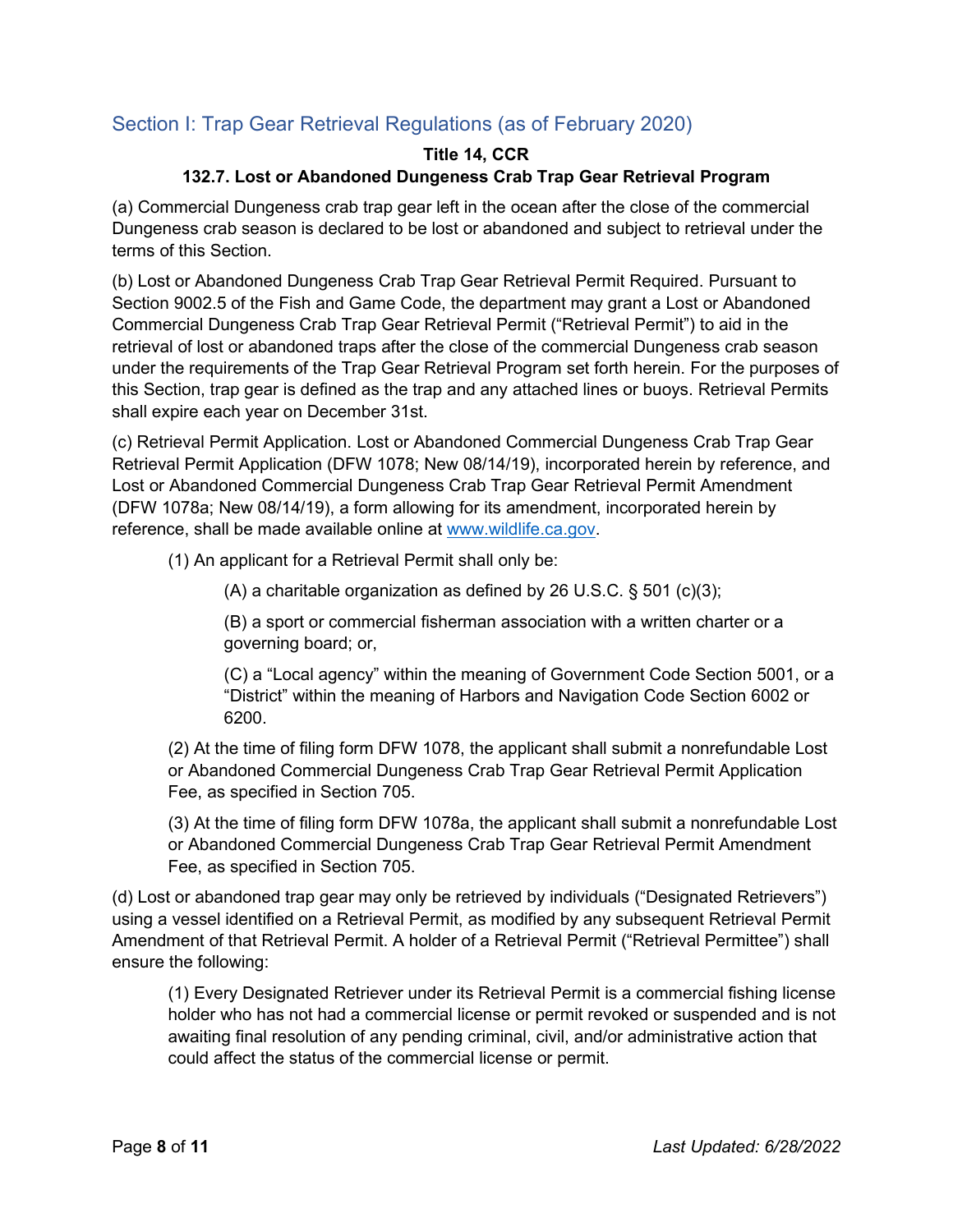(2) Every Designated Retriever under its Retrieval Permit has landed or has participated in landing in a commercial trap fishery in any of the previous three calendar years.

(3) Every Designated Retriever under its Retrieval Permit has access to use a commercial pump to help dislodge traps that are silted in place.

(4) No more than 10 Designated Retrievers, and 10 associated vessels, may operate under a given Retrieval Permit. A Retrieval Permittee may amend its list of Designated Retrievers and its list of vessels by submitting a Retrieval Permit Amendment to the department.

(e) Trap Gear Retrieval Logbooks. A Retrieval Permittee shall ensure that each Designated Retriever complete an accurate record of the trap gear retrieval on a Trap Gear Retrieval Logbook (DFW 1059; New 08/14/19), incorporated herein by reference, which contains instructions regarding submission to the department. Trap Gear Retrieval Logbooks shall be kept on the vessel while it is engaged in, or returning from, trap gear retrieval operations.

(f) Trap Gear Retrieval Permit Operations. A Designated Retriever may retrieve lost or abandoned trap gear in an area starting 15 calendar days after the commercial Dungeness crab fishing season closes in that area pursuant to Fish and Game Code Section 8276 and until September 30 of that year. A Designated Retriever may also retrieve lost or abandoned trap gear during a period of time in which the Director restricts the take of Dungeness crab pursuant to Fish and Game Code Section 8276.1 or implementing regulations, if the Director authorizes retrieval operations during that time period. At no time may retrieval operations occur in an area open to commercial Dungeness crab fishing or during a designated pre-season gear setting period. Only trap gear with a Dungeness crab buoy tag issued by the department pursuant to Section 8276.5 of the Fish and Game Code may be retrieved. To the extent practicable, any lines or buoys attached to the trap shall also be retrieved.

(1) Each Designated Retriever shall keep in his/her possession a legible copy of the Retrieval Permit he/she is operating under that identifies the Designated Retriever and their associated vessel while conducting retrieval operations. At least one person aboard the vessel needs to be a Designated Retriever.

(2) Retrieved trap gear shall be stored at a secure location until collected by the Responsible Vessel Permitholder or disposed of by the Retrieval Permittee pursuant to subsection (h).

(3) Designated Retrievers and Retrieval Permittees shall, to the extent possible, prevent any additional physical damage to retrieved trap gear. Buoy tags, crab trap tags, and any other markings may not be removed from the gear until it has been documented in the Trap Gear Retrieval Logbook and processed pursuant to subsection (h).

(4) The department may enter and conduct unannounced visits to inspect facilities and vessels of a Retrieval Permittee or a Designated Retriever used as part of the trap retrieval operation. The department may also inspect, audit, or copy at any time any permit, license, book, or record required to be kept under these regulations.

(5) A Designated Retriever who observes lost or abandoned commercial Dungeness crab trap gear located in an area where take of Dungeness crab by trap is prohibited shall inform the department Law Enforcement Division through the CalTIP Program at 1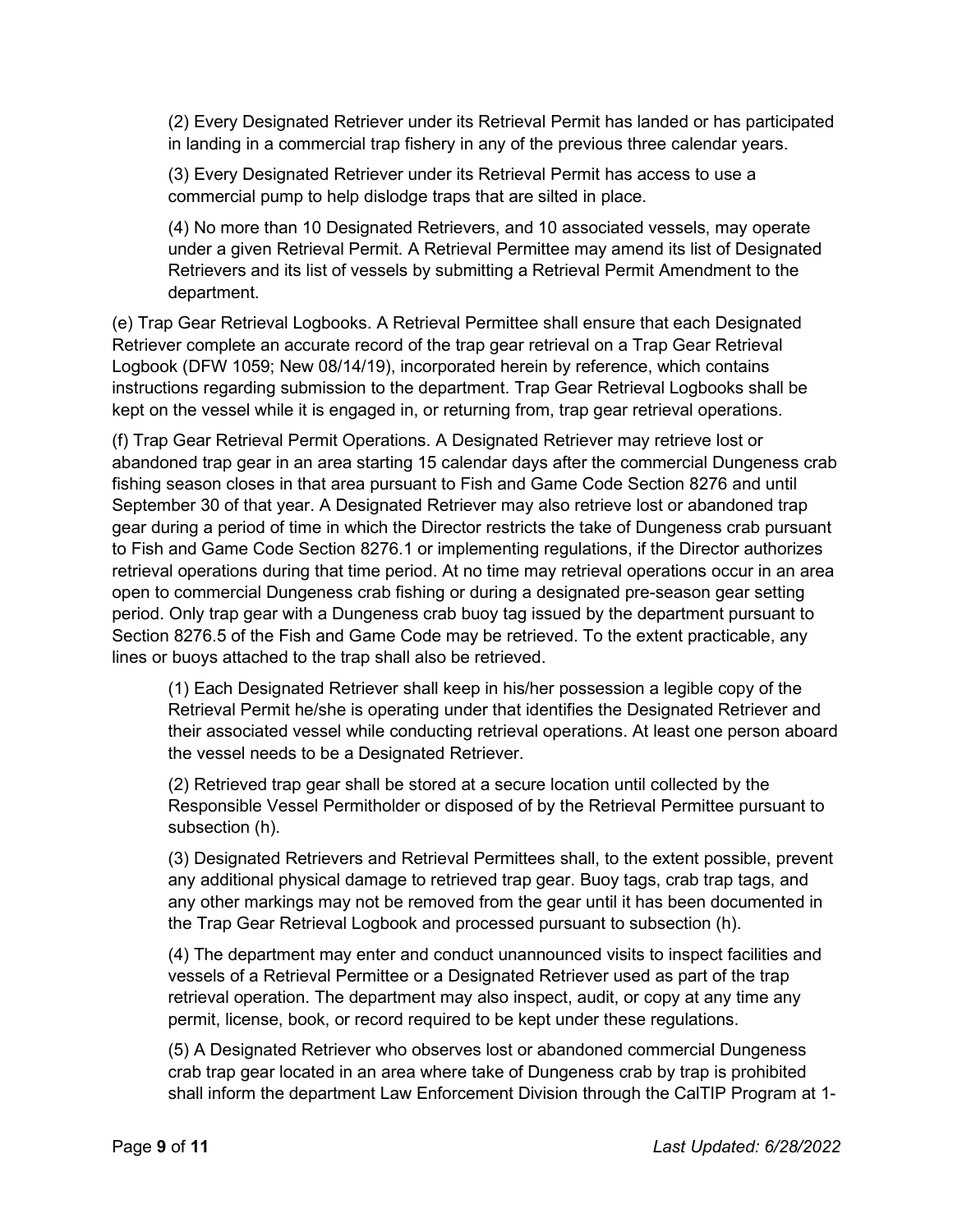888-334-CalTIP (888-334-2258). A Designated Retriever may not retrieve such trap gear without written or verbal authorization from the department Law Enforcement Division.

(g) A Retrieval Permit may be suspended or revoked by the department for the violation of any provision of any California regulation, California Code, local ordinance, federal regulation, federal code, or the terms of the Retrieval Permit by the Retrieval Permittee or any of its Designated Retrievers. An entity whose Retrieval Permit has been suspended or revoked must turn over all records produced and all traps retrieved under the terms of this program pursuant to the Department's direction.

(h) A Dungeness crab vessel permitholder ("Responsible Vessel Permitholder") shall be liable to pay a Retriever Trap Fee on a per trap basis for each retrieved trap identified by a buoy tag, a buoy marked pursuant to Section 9006 of the Fish and Game Code, or a trap tag required by Section 132.1, Title 14, CCR as associated with his/her vessel permit.

(1) Retrieval Permittees and Responsible Vessel Permitholders may freely negotiate the amount of the Retriever Trap Fee.

(2) A Retrieval Permittee shall contact the Responsible Vessel Permitholder associated with retrieved trap gear via text, email or certified letter within one week of the trap gear being retrieved. The text, email or certified letter shall include contact information for the Retrieval Permittee, the number of traps retrieved, the date the traps were retrieved, and that the traps were retrieved under this Section. Retrieval Permittee shall maintain record of the text or email, or a copy of the letter and the certified mail receipt for at least one calendar year.

(3) A Retrieval Permittee shall contact all Responsible Vessel Permitholders with outstanding Retriever Trap Fees via certified letter postmarked no later than October 6. The certified letter shall include contact information for the Retrieval Permittee, all traps whose Retriever Trap Fee is outstanding, the date the traps were retrieved, and that the traps were retrieved under this Section. Retrieval Permittee shall maintain record of the certified letter and the certified mail receipt for at least one calendar year.

(4) The title of retrieved trap gear shall be transferred to the Responsible Vessel Permitholder once the Retriever Trap Fee for that trap gear has been paid and the Responsible Vessel Permitholder takes physical possession of the trap gear. The Retrieval Permittee shall produce two copies of a receipt detailing the time, date, and the fee paid when the Responsible Vessel Permittee takes possession of the trap gear; the Retrieval Permittee and the Responsible Vessel Permittee shall each keep a copy of the receipt for at least one calendar year.

(5) Retrieval Permittee may freely dispose of retrieved trap gear only if the trap gear has not been picked up by the Responsible Vessel Permitholder or the Retriever Trap Fee owed has not been paid by the October 21 following the trap's retrieval. Retrieval Permittee must return associated buoy tags to the Department with the logbook documenting that trap's retrieval.

(i) Reimbursement. The Department shall reimburse a Retrieval Permittee \$125 for each trap that has been identified on a completed and submitted Retrieval Logbook as requiring Department Reimbursement.